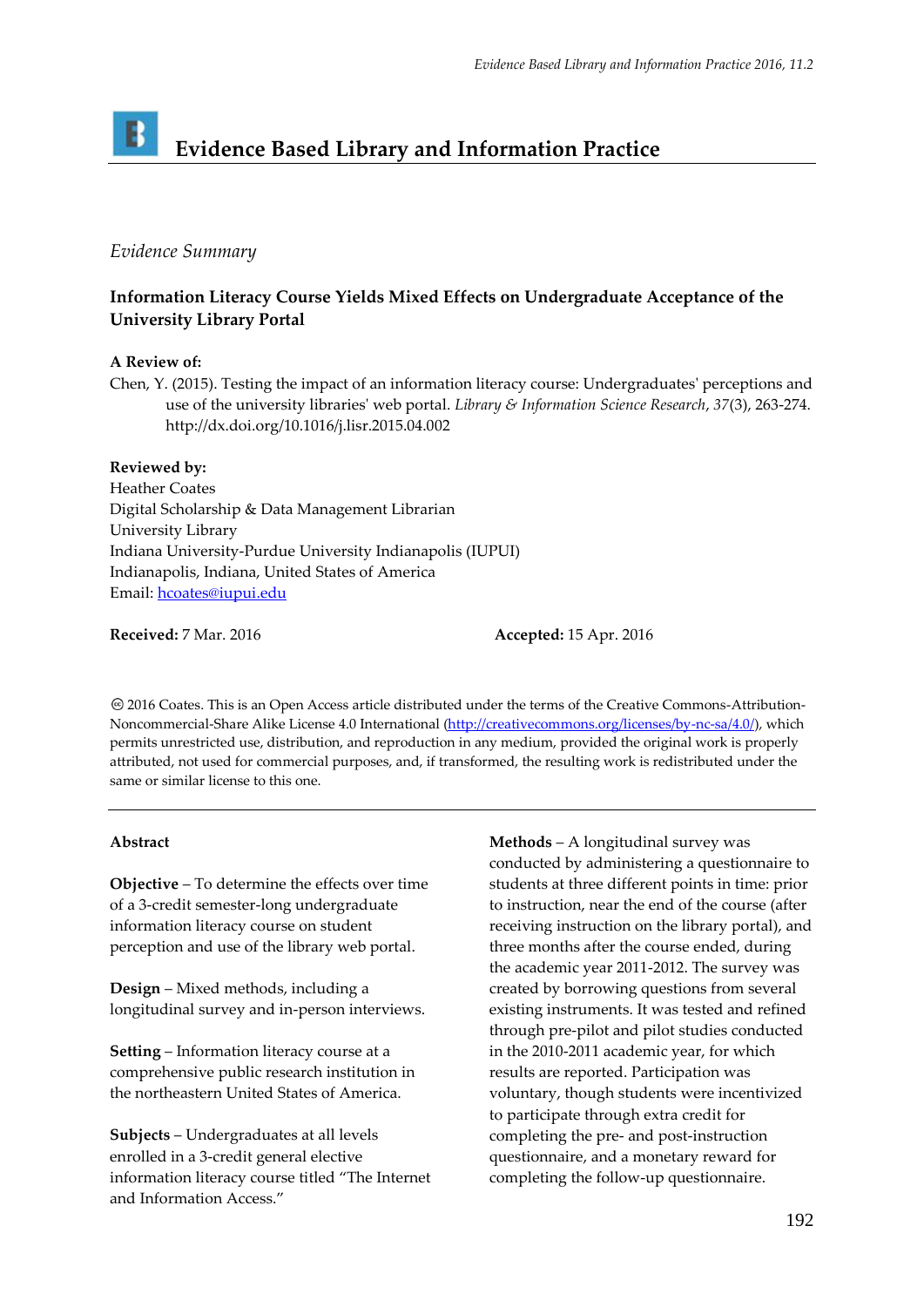Interviews were conducted with a subset of 14 participants at a fourth point in time.

**Main Results** – 239 of the 376 (63.6%) students enrolled in the course completed the pre- and post-instruction questionnaire. Fewer than half of those participants (111 or 30% of students enrolled) completed the follow-up questionnaire. Participants were primarily sophomores and juniors (32% each), with approximately one-quarter (26%) freshman, and only 10% seniors. Student majors were concentrated in the social sciences (62%), with fewer students from science and technology (13%), business (13%), and the humanities (9%). The 14 participants interviewed were drawn from both high- and low-use students.

Overall, the course had a positive effect on students' perception of usefulness (PU) and ease of use (PEOU), as well as usage of the library portal. This included significant positive changes in perceived ease of use and information quality in the short-term (from pre-instruction to post-instruction). The results were mixed for perceived usefulness and system quality. Though there was mixed longterm impact on usage, the course does not appear to have had a long-term effect on PU and PEOU. The interview participants were asked questions to explore why and how they used the library portal, and revealed that both high- and low-use students used the library portal for similar reasons: to find information for research papers or projects, to search the library catalogue for books, and in response to a mandate or encouragement from instructors.

**Conclusion** – The study supports the theory that an information literacy course could change student perception and use of the library portal in the short-term. Replicating this design in other settings could provide a systematic approach for assessing whether information literacy courses address learning outcomes over time. A longitudinal approach could be useful for comparing proficiency and information behaviors of those who take information literacy courses with those who do not.

#### **Commentary**

This well-designed study has several strengths and offers a model for future research. The use of technology acceptance models to assess library resource use is an interesting approach, particularly when combined with instructional intervention. Applying Glynn's (2006) critical appraisal checklist indicates that overall validity is good, particularly in relation to the study design, data collection, and results. However, readers should be cautious in generalizing the results given that the study used a non-random sample of a student population that may not be representative of their local student populations.

The primary strengths of the study are its careful design and execution. Two well-tested models, Technology Acceptance Model and the information systems success model, informed the development of the questionnaire, which was piloted twice. Its face validity appears to be good. Although timing may have been a factor in the attrition from the post-instruction to follow-up phases, this possibility was not discussed. The results are clearly reported and connected back to the hypotheses.

Statistical analysis is an area for improvement in future studies. Use of a one-tailed *t*-test only detects changes in the constructs (PU, PEOU, and portal usage) in one direction. This choice increases the ability to detect positive changes at the expense of detecting negative changes. Additionally, it is unclear whether a key assumption for using the dependent *t*-test is met – the author does not report whether the differences between the paired scores are normally distributed.

The smaller sample size at follow-up raises two questions. Were the long-term effects of instruction undetected because the sample size was too small? Were the students who completed the follow-up phase different in some meaningful way from the students who did not? Neither of these considerations is explored in the article. Finally, readers would have benefited from deeper examination of the partially-supported hypotheses. In particular,